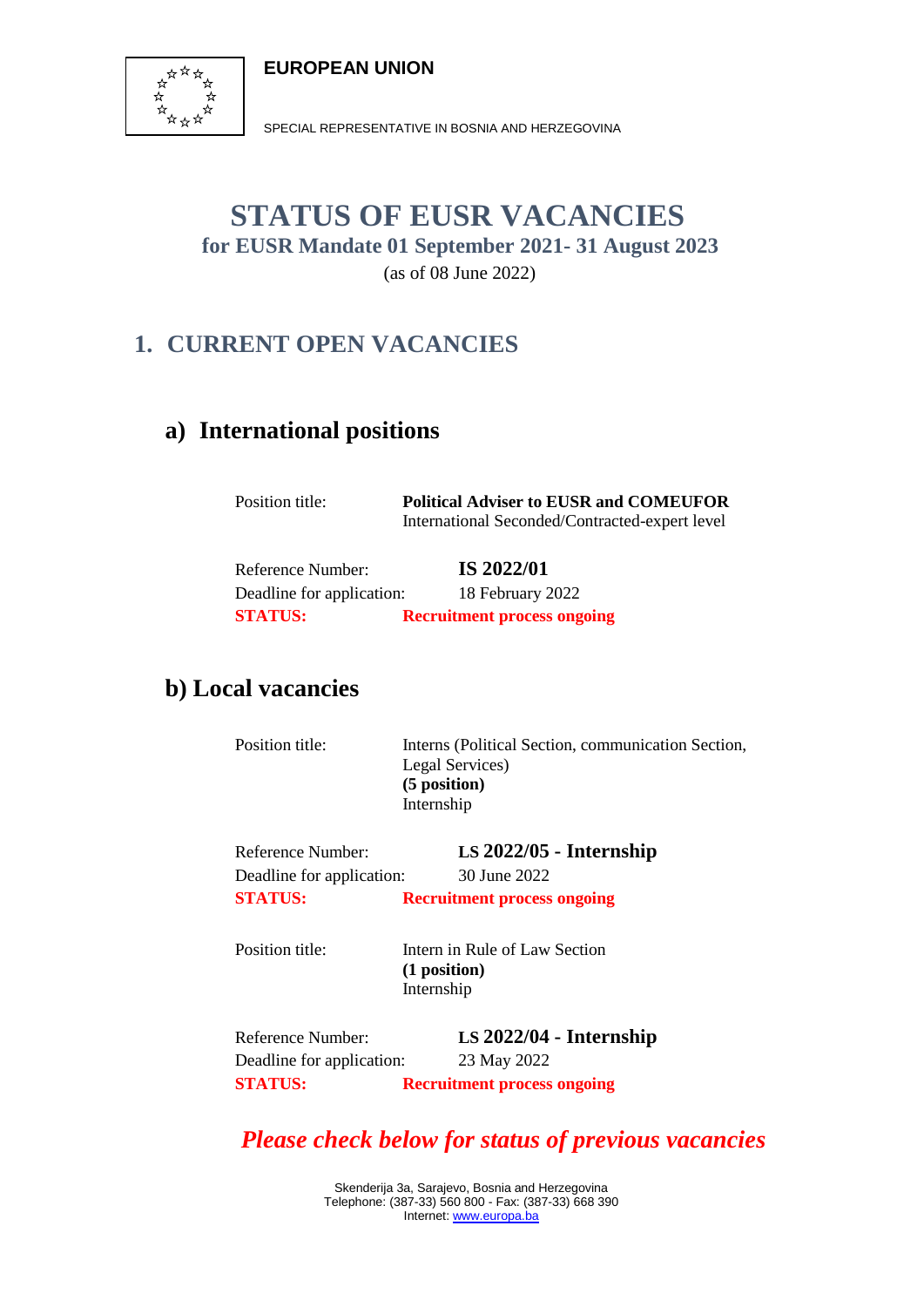### **2. CLOSED VACANCIES (RECRUITMENT PROCESS COMPLETED or CANCELLED)**

# **a) International vacancies**

| Position title:           | <b>Adviser – Strategy, Coordination and Planning</b><br>International Seconded/Contracted-expert level                       |
|---------------------------|------------------------------------------------------------------------------------------------------------------------------|
| <b>Reference Number:</b>  | IS 2022/02                                                                                                                   |
| Deadline for application: | 28 March 2022                                                                                                                |
| <b>STATUS:</b>            | Recruitment process completed/candidate identified                                                                           |
| Position title:           | <b>Head of Rule of Law</b><br>International Seconded/Contracted-expert level                                                 |
| <b>Reference Number:</b>  | IS 2021/07                                                                                                                   |
| Deadline for application: | 20 September 2021                                                                                                            |
| <b>STATUS:</b>            | Recruitment process completed/candidate identified                                                                           |
| Position title:           | Political Adviser, Head of Banja Luka Office<br>International Seconded/Contracted-expert level                               |
| <b>Reference Number:</b>  | IS/C 2021/08                                                                                                                 |
| Deadline for application: | 11 October 2021                                                                                                              |
| <b>STATUS:</b>            | Recruitment process completed/candidate identified                                                                           |
| Position title:           | <b>Political Adviser-Reporting, Analysis, Coordination</b><br>(1 position)<br>International Seconded/Contracted-expert level |
| <b>Reference Number:</b>  | IS 2021/04                                                                                                                   |
| Deadline for application: | 15 July 2021                                                                                                                 |
| <b>STATUS:</b>            | Recruitment process completed/candidate identified                                                                           |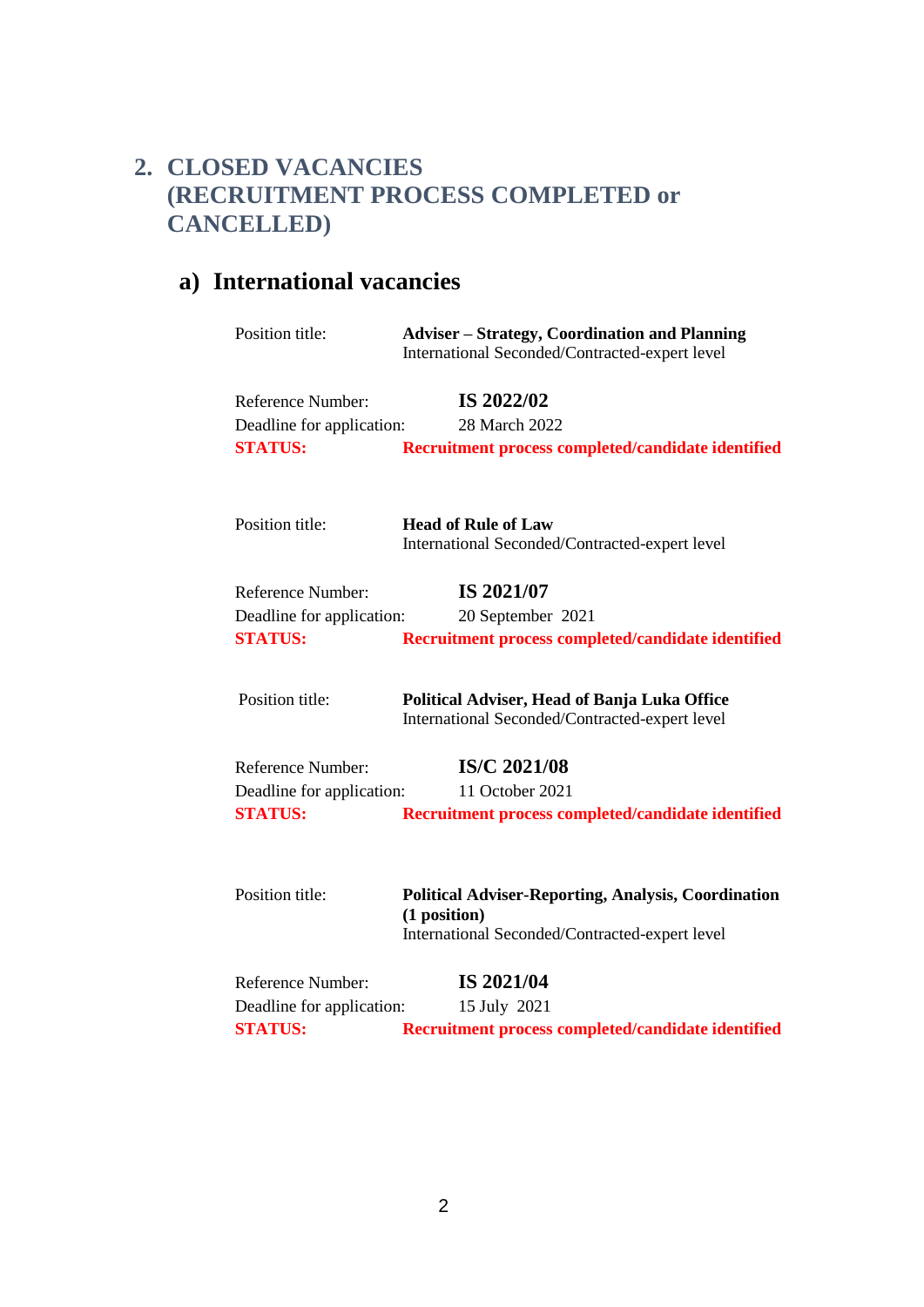# **a) Local vacancies**

| Position title:                                                  | Intern in Banja Luka Office<br>(1 position)<br>Internship                         |
|------------------------------------------------------------------|-----------------------------------------------------------------------------------|
| Reference Number:<br>Deadline for application:<br><b>STATUS:</b> | $LS$ 2022/03 - Internship<br>07 March 2022                                        |
|                                                                  | Recruitment process completed/candidate identified                                |
| Position title:                                                  | <b>Media and Outreach Adviser</b><br>(1 position)<br>Local post $-$ Grade I       |
| Reference Number:                                                | LS 2022/03                                                                        |
| Deadline for application:                                        | 03 May 2022                                                                       |
| <b>STATUS:</b>                                                   | Recruitment process completed/candidate identified                                |
| Position title:                                                  | <b>Procurement and Contracts Officer</b><br>(1 position)<br>Local post – Grade II |
| Reference Number:                                                | LS 2021/10                                                                        |
| Deadline for application:                                        | 30 December 2021                                                                  |
| <b>STATUS:</b>                                                   | Recruitment process completed/candidate identified                                |
| Position title:                                                  | <b>Communication Adviser</b><br>(1 position)<br>Local post – Grade I              |
| <b>Reference Number:</b>                                         | LS 2022/02                                                                        |
| Deadline for application:                                        | 07 February 2022                                                                  |
| <b>STATUS:</b>                                                   | Recruitment process completed/candidate identified                                |
| Position title:                                                  | <b>Intern in Finance and Administration Section</b><br>(1 position)<br>Internship |
| Reference Number:                                                | 2021/02- Internship                                                               |
| Deadline for application:                                        | 04 July 2021                                                                      |
| <b>STATUS:</b>                                                   | Recruitment process completed/candidate identified                                |
|                                                                  |                                                                                   |